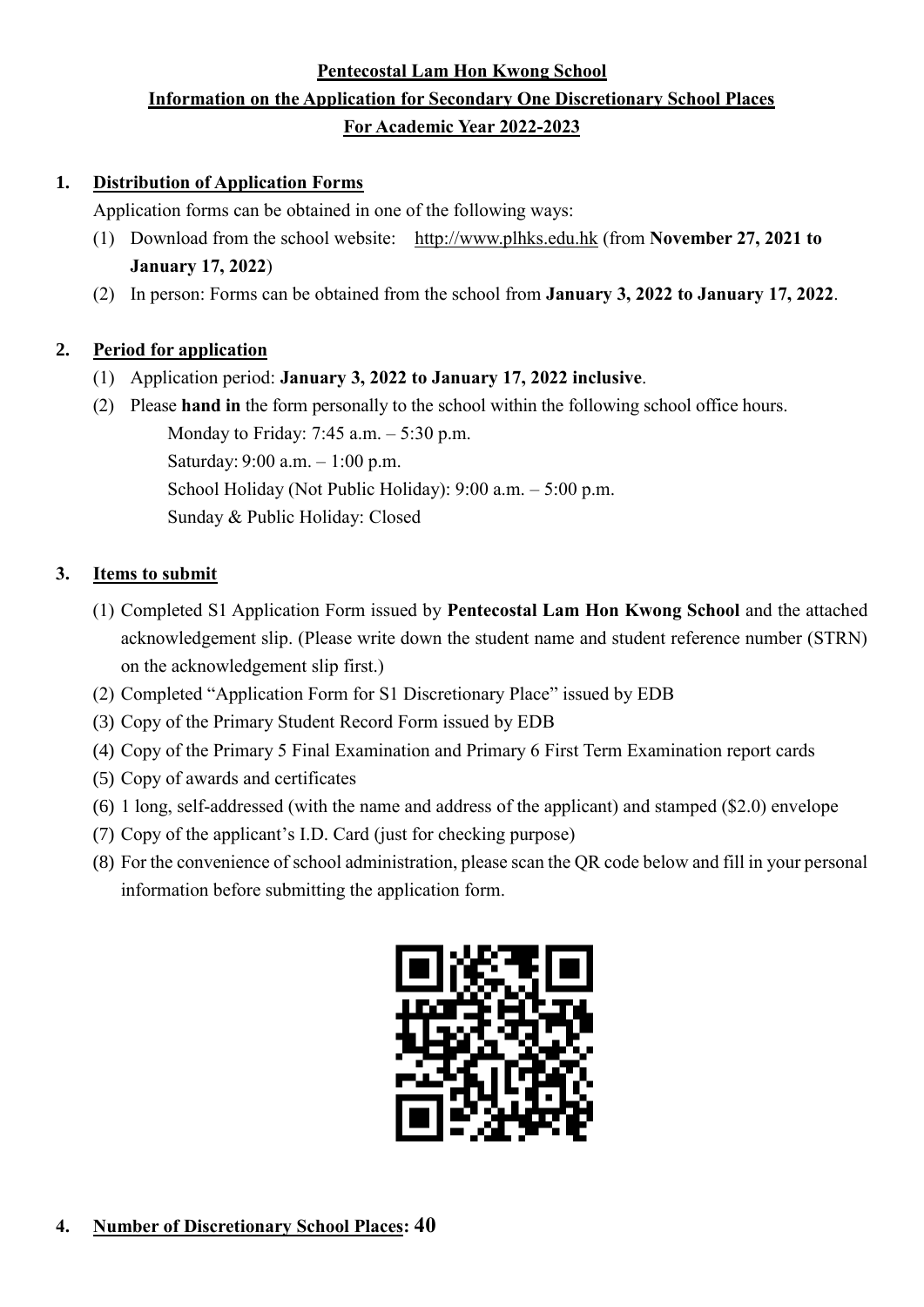## **5. Points to note when submitting the application form**

- **(1) Please staple the application form issued by Pentecostal Lam Hon Kwong School and other documents together. DO NOT hand in a plastic folder or CD/DVD.**
- (2) After submitting the application form, please keep the acknowledgement slip and the parent's copy of the "Application Form for S1 Discretionary Place" bearing the school chop.
- (3) Each student may apply to **not more than two** participating secondary schools listed in the Handbook for Application for Secondary 1 Discretionary Places, otherwise his/her chance of acquiring a discretionary place will be forfeited.
- (4) Once the application form is submitted, it cannot be withdrawn or cancelled.
- **(5) It is** *NOT* **necessary for the applicant to submit any primary school Principal recommendation letter. Neither is the applicant required to list his/her class/form positions in the examinations in primary school.**
- (6) The information provided must be accurate and complete. Otherwise, applications will be delayed or rejected.
- **6.** In view of the COVID-19 epidemic, the EDB has allowed submission of DP applications by post for this SSPA cycle. Parents could consider the needs and associated risks, and arrange to submit the Application Forms and the above-mentioned documents by post within the application period (the postmark date should not be later than the prescribed deadline). Please read the following important notes:
	- (1) Check whether the Application Form consists of the EDB's Copy, School's Copy and Parent's Copy intact, and whether all the Copies have the same Application Number.
	- (2) Check whether the name of our school has been filled in the space provided for the Name of School Applied to on the EDB's Copy, School's Copy and Parent's Copy.
	- (3) Check whether the pre-printed student's information on the Application Form viz. the name of student, sex and date of birth is the same as that appears on the copy of student's identity document as attached.
	- (4) In case of discrepancies in the pre-printed student's particular, Application Form with amendments to the pre-printed information, photocopied, damaged or incomplete Application Form, our school will return the Application Form to the applicant.
	- (5) Reserve the time required for mailing, considering to send the application by registered mail.
	- (6) After verifying and confirming that the information is correct, our school would return the Parent's Copy to the parent concerned by post for retention and record. Please attach one more long, selfaddressed (with the name and address of the applicant) and stamped (\$2.0) envelope.

| <b>Admission criteria</b>                          | Weightings |
|----------------------------------------------------|------------|
| Academic performance in primary schools            | 30%        |
| Rank order provided by EDB                         | 30%        |
| Applicant's performance in the admission interview | 20%        |
| Conduct and attitudes                              | 10%        |
| Applicant's performance in activities and awards   | 10%        |

## **7. Admission criteria and weightings**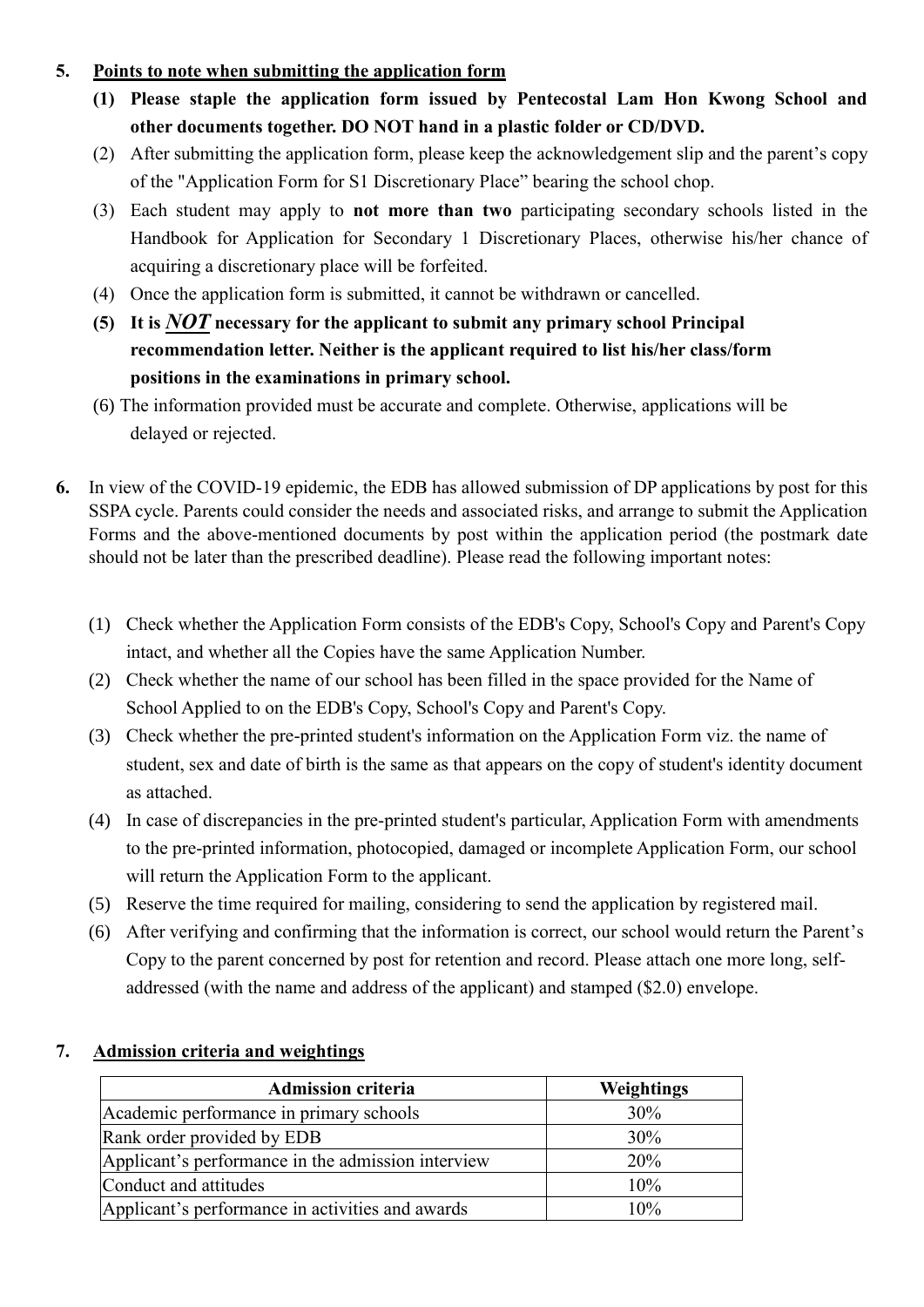## **8. Interview**

- **(1) All applicants will be invited for an interview.**
- (2) Date of interview: **March 12, 2022 (Saturday)**. Details of the interview will be sent to applicants by post.
- (3) Format of interview: individual interview conducted in both English and Chinese.
- (4) Content of interview: Use of English, Chinese speech and questions on daily life.
- (5) **Due to the uncertainty in the development of COVID-19, the above arrangement is subject to change.**

## **9. Handling of personal information**

The information collected in the application form and the QR code are for the purpose of applying for admission to Secondary One in this school only. We will submit the data collected to the EDB. None of this information will be disclosed to any other parties without your consent. Upon completion of the admission procedure, all the personal information collected will be destroyed.

## **10. Release of results**

- (1) Parents of successful Discretionary Places applicants will receive a written notification and a phone call about their children's inclusion in the school's Successful List for Discretionary Places on **March 31, 2022.**
- (2) The results of Discretionary Places and Central Allocation will be released at the same time on **July 12, 2022**.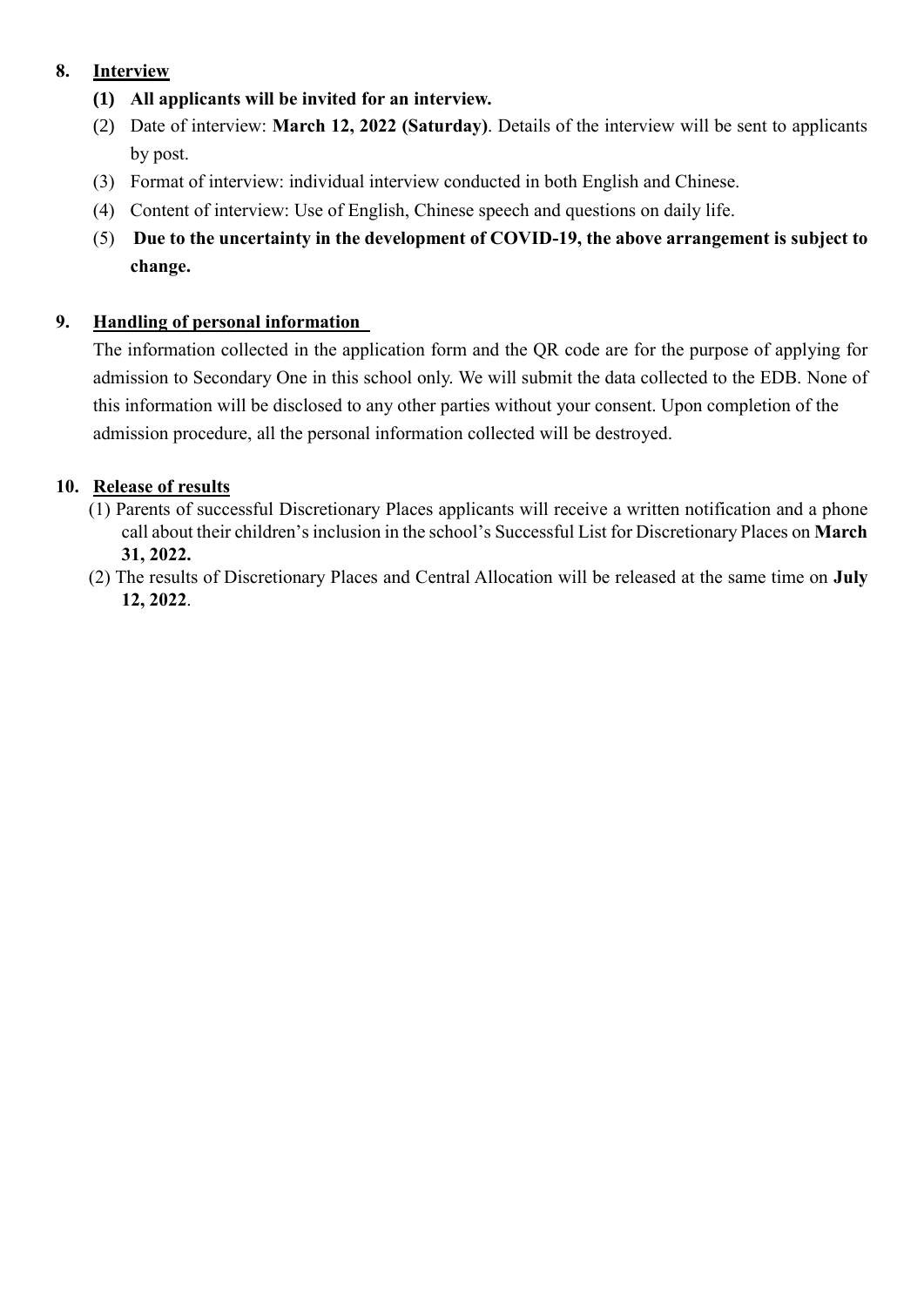## 五旬節林漢光中學

#### **2022/2023** 學年

# 申請「中一自行分配學位」須知

#### **(**一**)** 申請表派發日期

- 1. 網上下載:**2021** 年 **11** 月 **27** 日至 **2022** 年 **1** 月 **17** 日,透過學校網頁下載表格 [\(http://www.plhks.edu.hk\)](http://www.plhks.edu.hk/) 或
- 2. 自行索取:**2022** 年 **1** 月 **3** 日至 **2022** 年 **1** 月 **17** 日辦公時間內親身到本校索取申請表。

#### (二)申請表遞交日期

- 1. 遞交日期:**2022** 年 **1** 月 **3** 日至 **2022** 年 **1** 月 **17** 日
- 2. 請於下列辦公時間內親自將申請表交到本校

星期一至五:上午 7 時 45 分至下午 5 時 30 分 星期六:上午 9 時至下午 1 時 學校假期(非公眾假期):上午 9 時至下午 5 時 星期日及公眾假期:休息

#### (三)申請時須遞交的文件

- **1.** 填妥之五旬節林漢光中學「中一自行分配學位入學申請表」及附錄之「交表格回條」(請申 請人先行填上學生中、英文姓名及學生編號(STRN))
- **2.** 教育局印製的「中一自行分配學位申請表」**(**內附有「教育局存根」、「學校存根」及「家長 存根」**)**
- 3. 教育局印製的「中學學位分配小六學生資料表」副本
- 4. 申請學生之小五下學期及小六上學期學校成績表副本
- 5. 申請學生之其他獲獎證書或資料副本
- 6. 回郵長信封一個,信封面須清楚寫上學生姓名、地址及貼上足夠郵資(\$2.0)的郵票。
- 7. 申請學生之身份證副本 (只用作核對資料,並不需要遞交。)
- 8. 為方便學校行政,申請人在遞交申請表前,請登入以下二維碼,提供簡單的個人資料。



**(**四**)** 可供申請的自行分配中一學額:**40** 個

**(**五**)** 遞交申請表須知

- 1. 請將所有文件連同申請表用釘書機釘在一起,毋須另行用膠套式文件夾存放或附交資料 光碟。
- 2. 遞交申請表後,請取回已蓋校印和日期的「交表格回條」及已蓋校印「中一自行分配學位 申請表」的「家長存根」。
- 3. 每名學生只可向不多於兩所在《申請中一自行分配學位手冊》內列出的中學申請。否則, 其獲得自行分配學位的機會將會被取消。
- 4. 申請表一經遞交,不可撤回或取消。
- 5. 申請者不需遞交小學校長推薦信,亦不需列出其在小學考試中所考取的班**/**級名次。
- 6. 申請者必須確保所提供的資料是真實及充份的,否則申請可能被延誤或拒絕。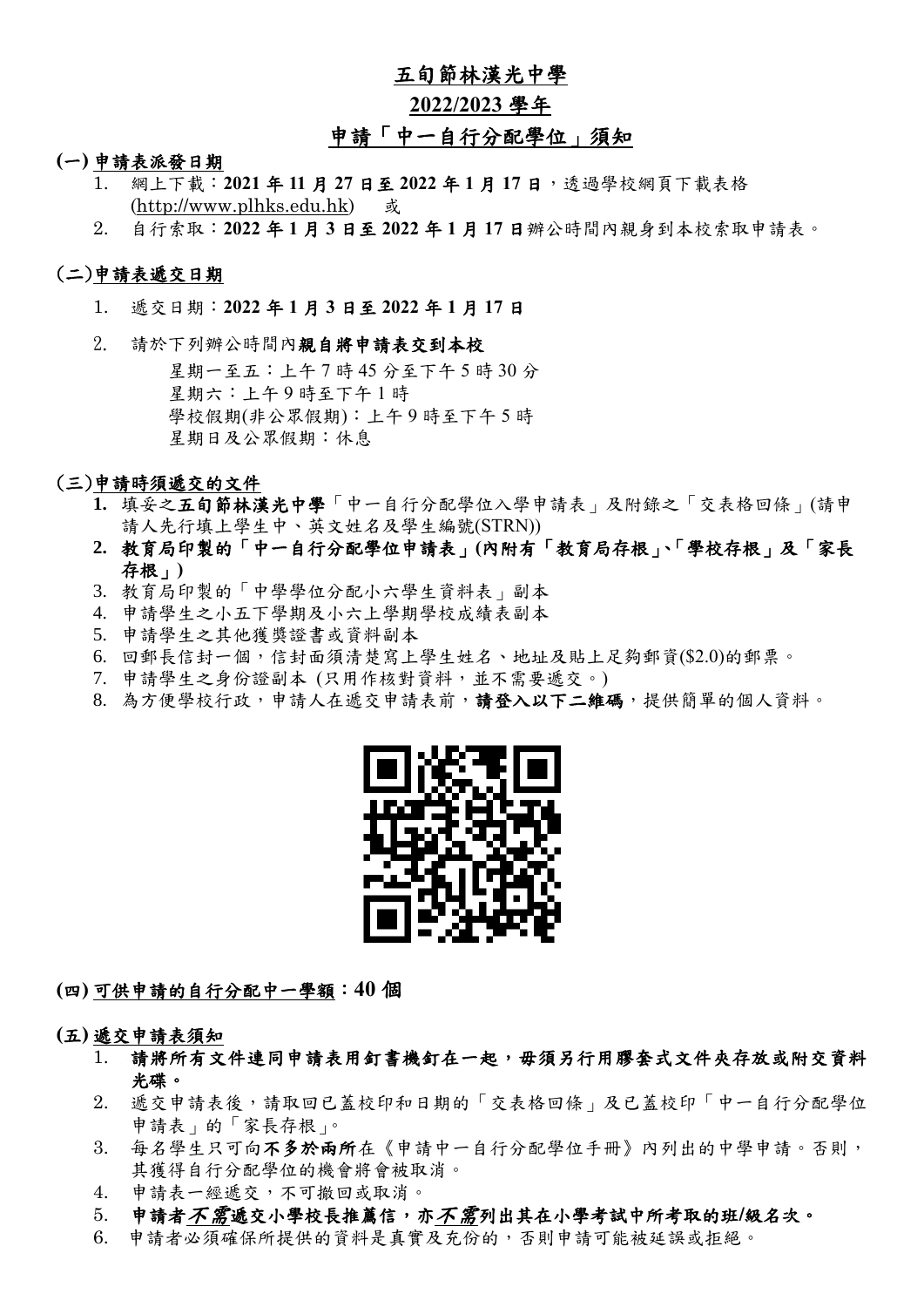#### **(**六**)** 特別安排

鑑於 2019 冠狀病毒病疫情,教育局特別容許本年度自行分配學位可繼續透過郵遞申請,家長 如有需要及衡量相關風險後,可於上述遞交日期(包括首尾兩日)期間透過郵寄方式,遞交申請 表及上述相關文件 **(**截止日期以郵戳日期為準**)**。詳情請細閱以下郵遞須知:

- 1. 郵遞的申請表須包括「教育局存根」、「學校存根」及「家長存根」三個相聯部分,以及所 有存根載有同一申請編號。
- 2. 「教育局存根」、「學校存根」及「家長存根」須已填上本校名稱。
- 3. 申請表上由電腦預印的學生資料,分別為學生姓名、性別及出生日期,必須與申請人夾附 的學生身份證明文件副本上的資料相符。
- 4. 凡申請表上的預印資料經塗改、或屬影印本、或損毀、或欠缺完整,本校均會把申請表退 回給申請人。
- 5. 家長須預留郵遞所需的時間,並考慮以掛號形式寄交申請。
- 6. 家長須額外遞交一個回郵長信封 (信封面須清楚寫上學生姓名、地址及貼上足夠郵資(\$2.0) 的郵票),以便本校核實所有申請表資料無誤後,郵寄「家長存根」給家長,以作確認。

#### **(**七**)** 收生準則及比重

| 準則      | 比重  |
|---------|-----|
| 學業成績    | 30% |
| 教育局成績次第 | 30% |
| 面試表現    | 20% |
| 操行及態度   | 10% |
| 課外活動及獎項 | 10% |

#### **(**八**)** 面試安排

- 1. 本校將安排所有申請者面試。
- 2. 面試日期:**2022** 年 **3** 月 **12** 日**(**星期六**)**,各學生的面試時間將另函通知。
- 3. 面試形式:個別面見及以中、英文對答。
- 4. 面試內容:英語表達能力、中文演講及個人生活題。

### 5. 由於新型冠狀病毒疫情發展的不確定性,上述安排或有調整。

#### (九) 關於**"**個人資料**"**之處理

申請表格及二維碼提供之資料,只用作申請本校中一學位之用途,並會向教育局呈交。除非獲 得 閣下同意,此等資料不會向第三者披露。在完成中一收生程序後,此等資料將予銷毀。

#### (十)公布結果

- 1. 正取學生家長將於 **2022** 年 **3** 月 **31** 日收到書面及電話通知其子女已獲學校納入其自行分 配學位正取學生名單內。
- 2. 自行分配學位階段的派位結果將於 **2022** 年 **7** 月 **12** 日與統一派位結果一併公布。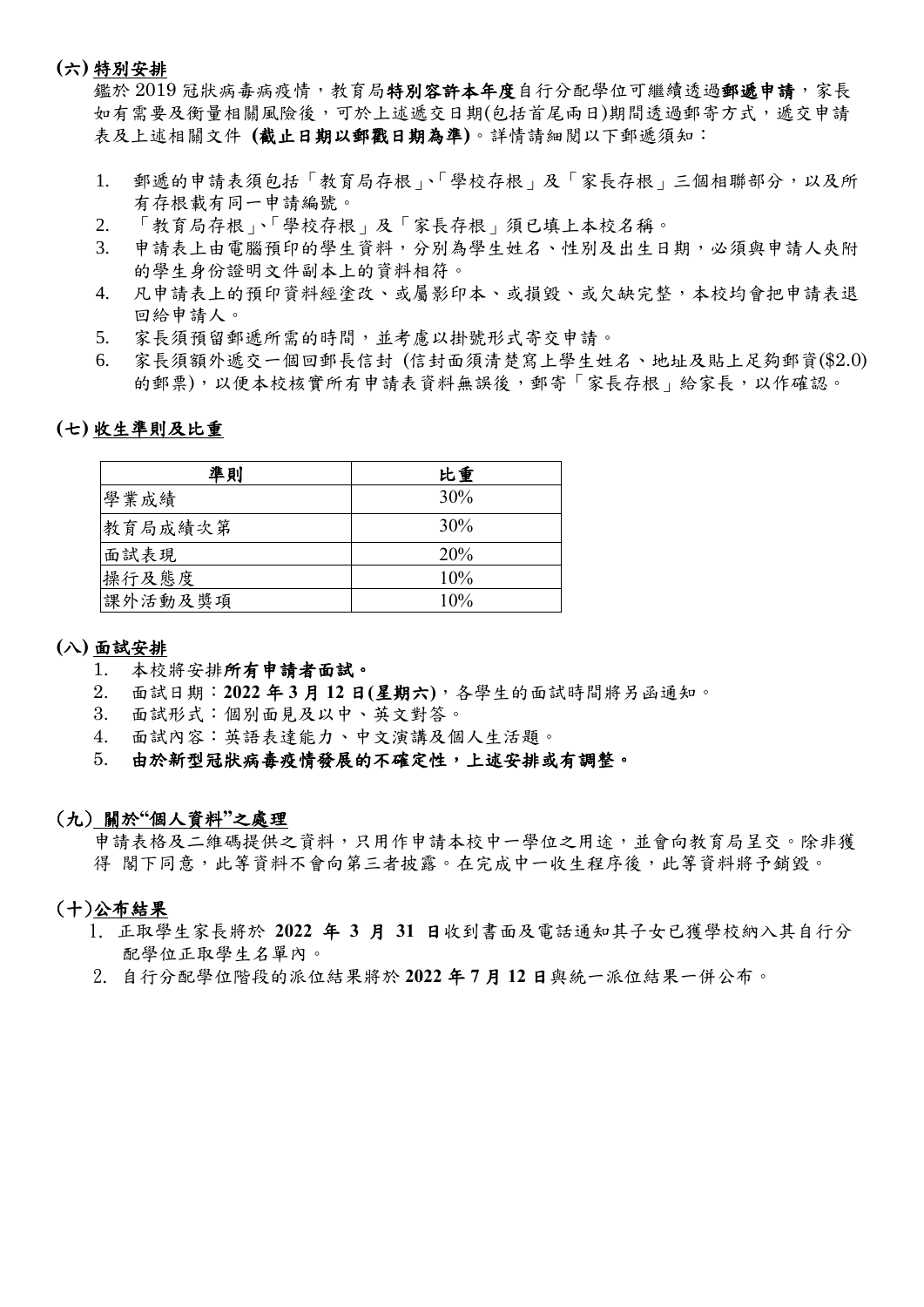Application No. 申請表編號:

Γ

(For Official Use Only 由校方填寫)



# **Pentecostal Lam Hon Kwong School** 五旬節林漢光中學 **Application Form for S1 Discretionary Places (2022/2023)** 中一自行分配學位入學申請表**(2022/2023)**

#### **Student's Particulars** 學生資料

| $\frac{1}{2}$ $\frac{1}{2}$ $\frac{1}{2}$ $\frac{1}{2}$ $\frac{1}{2}$ $\frac{1}{2}$ $\frac{1}{2}$ $\frac{1}{2}$ $\frac{1}{2}$ $\frac{1}{2}$ $\frac{1}{2}$ $\frac{1}{2}$ $\frac{1}{2}$ $\frac{1}{2}$ $\frac{1}{2}$ $\frac{1}{2}$ $\frac{1}{2}$ $\frac{1}{2}$ $\frac{1}{2}$ $\frac{1}{2}$ $\frac{1}{2}$ $\frac{1}{2}$<br>Name in English 英文姓名 |          |      |                |                                |        |
|---------------------------------------------------------------------------------------------------------------------------------------------------------------------------------------------------------------------------------------------------------------------------------------------------------------------------------------------|----------|------|----------------|--------------------------------|--------|
| Name in Chinese 中文姓名                                                                                                                                                                                                                                                                                                                        |          |      |                | Student's Recent<br>Photograph |        |
| Student Reference No. (STRN)                                                                                                                                                                                                                                                                                                                |          |      |                |                                | (學生近照) |
| 教育局學生編號                                                                                                                                                                                                                                                                                                                                     |          |      |                |                                |        |
| Hong Kong Identity Card No.                                                                                                                                                                                                                                                                                                                 |          |      |                |                                |        |
| 香港身份證號碼                                                                                                                                                                                                                                                                                                                                     |          |      |                |                                |        |
| Date of Birth                                                                                                                                                                                                                                                                                                                               |          |      | Place of Birth |                                |        |
| 出生日期                                                                                                                                                                                                                                                                                                                                        |          |      |                | 出生地點                           |        |
|                                                                                                                                                                                                                                                                                                                                             | $DD$ $B$ | MM 月 | YY 年           | Gender 性別                      |        |
| Address 住址                                                                                                                                                                                                                                                                                                                                  |          |      |                |                                |        |
| Home Telephone No.                                                                                                                                                                                                                                                                                                                          |          |      |                |                                |        |
| 住宅電話                                                                                                                                                                                                                                                                                                                                        |          |      |                |                                |        |
| <b>School Currently</b>                                                                                                                                                                                                                                                                                                                     |          |      |                |                                |        |
| Attending 就讀小學                                                                                                                                                                                                                                                                                                                              |          |      |                |                                |        |

# **Parent/Guardian Information** 家長**/**監護人資料

|                 | Father 父親 | Mother 母親 | Guardian 監護人 |
|-----------------|-----------|-----------|--------------|
| Name in Chinese |           |           |              |
| 中文姓名            |           |           |              |
| Name in English |           |           |              |
| 英文姓名            |           |           |              |
| Relationship    |           |           |              |
| 與學生關係           |           |           |              |
| Occupation      |           |           |              |
| 職業              |           |           |              |
| Office Tel. No. |           |           |              |
| 辦公室電話號碼         |           |           |              |
| Mobile Tel. No. |           |           |              |
| 流動電話號碼          |           |           |              |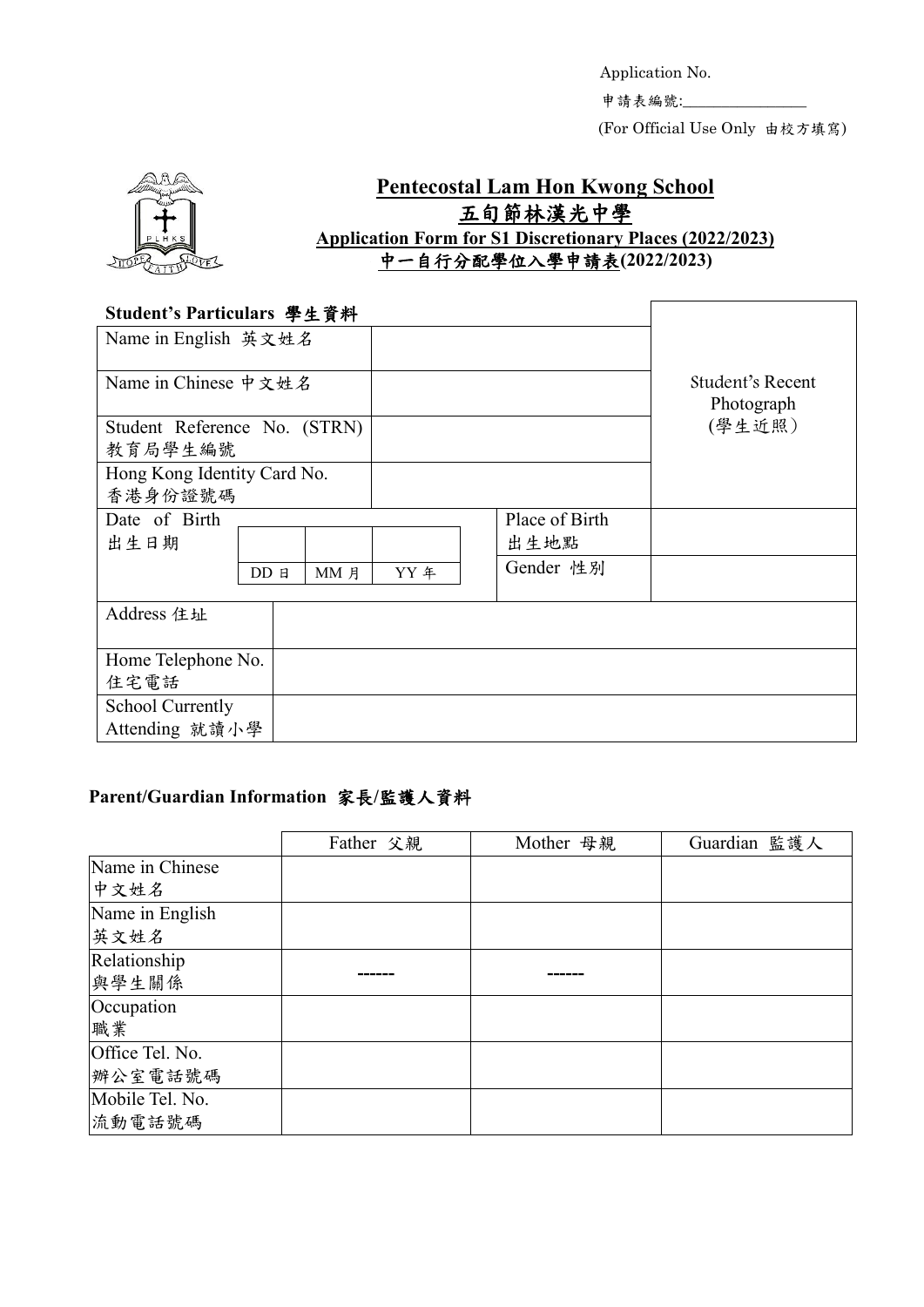### **Academic Results and Conduct (**學業成績及操行**)**

- Notes: 1. Please write down the **grades** according to the applicant's primary school report cards. **Marks are not required**.
	- 2. If the primary school does not provide a conversion table, please use the following scale:

86-100 marks = A; 76-85 marks = B; 66-75 marks = C

- 註: 1. 請依據小學成績表填寫等級,不需填寫分數。
	- 2. 若小學成績表並沒有提供分數轉換機制,請用以下公式轉換: 86-100  $\hat{B} = A$ ; 76-85  $\hat{B} = B$ ; 66-75  $\hat{B} = C$

|                | <b>Primary 5 Final Term</b><br>小五下學期 | <b>Primary 6 First Term</b><br>小六上學期 |
|----------------|--------------------------------------|--------------------------------------|
| English 英文     |                                      |                                      |
| Chinese 中文     |                                      |                                      |
| Mathematics 數學 |                                      |                                      |
| Conduct 操行     |                                      |                                      |

### **Extra-curricular Activities** 課外活動

|                                                                                                                | <b>Primary 5 Final Term</b><br>小五下學期 | <b>Primary 6 First Term</b><br>小六上學期 |
|----------------------------------------------------------------------------------------------------------------|--------------------------------------|--------------------------------------|
| Services (e.g. monitor, prefect.)<br>服務紀錄 (例如班長、風紀)                                                            | 1.                                   | 1.                                   |
|                                                                                                                | $\overline{2}$ .                     | 2.                                   |
|                                                                                                                | 3.                                   | 3.                                   |
|                                                                                                                | 4.                                   | 4.                                   |
|                                                                                                                | 5.                                   | 5.                                   |
| <b>Awards</b> in<br>Cultural/Athletic/Aesthetic<br>Activities (Please state the year)<br>體藝成就(請列曾取得的獎項<br>及年份) |                                      |                                      |

### **I confirm that the information provided in this form is accurate and correct.**  本人確認填報資料正確無誤。

| Parent / Guardian's Signature: | Date: |
|--------------------------------|-------|
| 家長或監護人簽署:                      | 日期    |